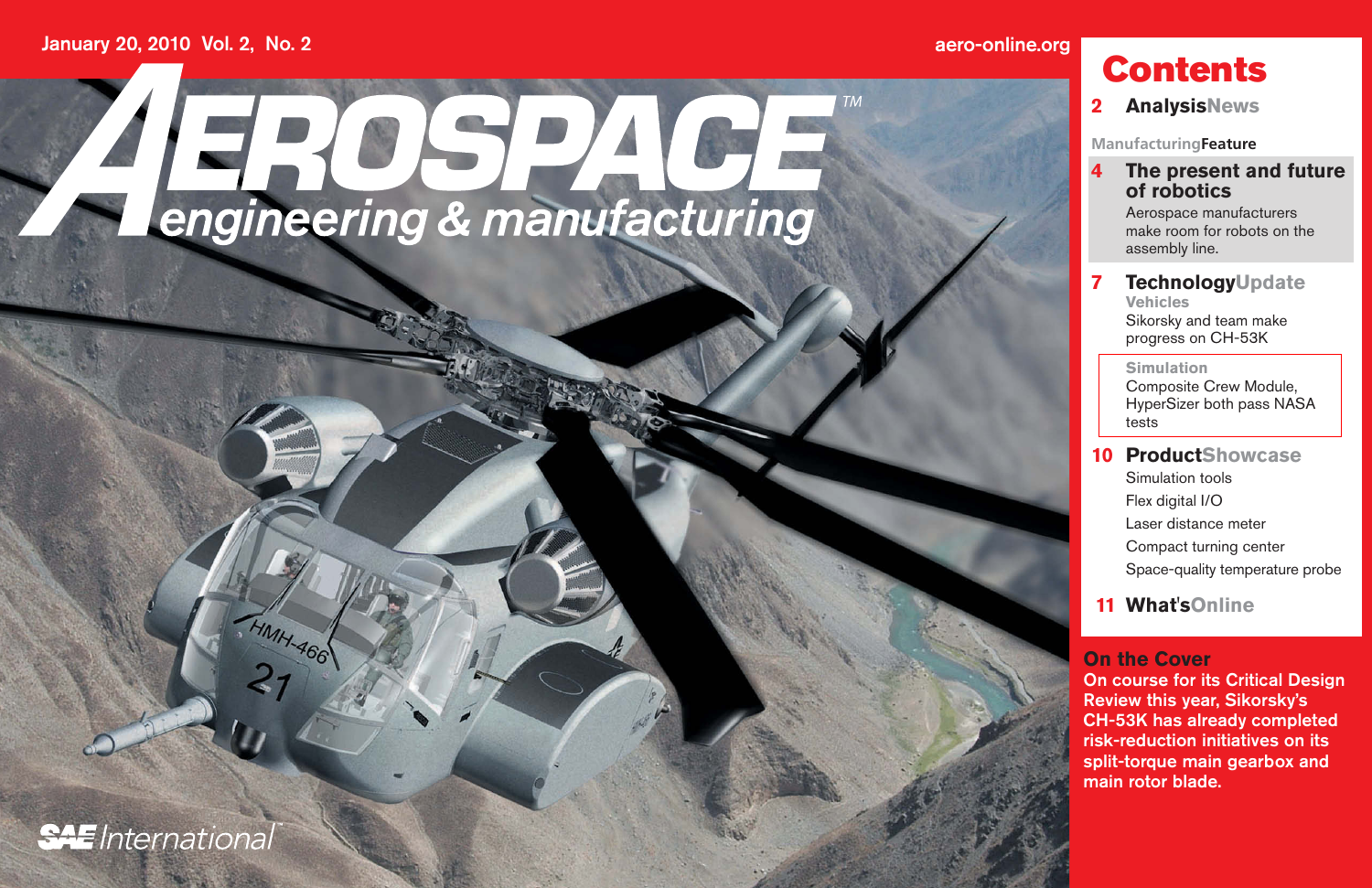

# ROSPACE TechnologyUpdate



operations in the world. It is deployed from U.S. Marine Corps amphibious assault ships to transport personnel and equipment and to carry external (sling) cargo loads. It is also the focus of U.S. Navy concerns in terms of fatigue life, interoperability, maintenance supportability, and performance degradation.

The CH-53K helicopter will maintain virtually the same footprint as the CH-53E but will nearly triple the payload to 27,000 lb over 110 nmi on a "sea level hot" (103°F) day. The CH-53K helicopter's maximum gross weight (MGW) with internal loads is 74,000 lb, compared to 69,750 lb for the CH-53E. The CH-53K's MGW with external loads is 88,000 lb, compared to 73,500 lb for the CH-53E.

Features of the CH-53K include a joint interoperable glass cockpit, fly-by-wire flight controls, fourth-generation rotor blades with anhedral tips, a low-maintenance elastomeric rotor head, upgraded engines, a locking cargo rail system, survivability enhancements, and reduced operation and support costs.

The CH-53K helicopter team has already completed several risk-reduction initiatives on two critical technologies (the split-torque main gearbox and the advanced main rotor blade) and is preparing for Technology Readiness Assessment early this year. An Initial Operational Capability milestone is scheduled for early 2016.

The CH-53K program is expected to include production of more than 200 new aircraft. Jean L. Broge



Factory testing of the GE38 at GE's test cell in Lynn, MA, is expected to run through 2011 in concurrence with a full military qualification test program.

### **Simulation**

# **Composite Crew Module, HyperSizer both pass NASA tests**

A series of critical, full-scale, physical tests have recently been completed by the NASA Engineering and Safety Center (NESC) at Langley Research Center accurately predicting the Composite Crew Module (CCM)'s successful performance under simulated flight conditions. The CCM is an all-composite alternative for the flight crew module Orion, which is part of NASA's Constellation program to return man to the Moon and/or Mars. The NESC is using the CCM project to study material trade-offs between metals and composites in space structures, and the tests' successful outcome clears the way for increased use of lightweight composites in space vehicles.

HyperSizer, a structural sizing and composite analysis software from Collier Research Corp., was used throughout the almost three-year project to optimize the design, weight, and manufacturability of the CCM, which is constructed of honeycomb sandwich and solid laminate composites. HyperSizer was the first NASA software to be licensed and

This artist's rendition shows NASA's Orion flight crew module during re-entry into the Earth's atmosphere. The CCM, an all-composite alternative to Orion, successfully passed critical flight condition simulation tests.